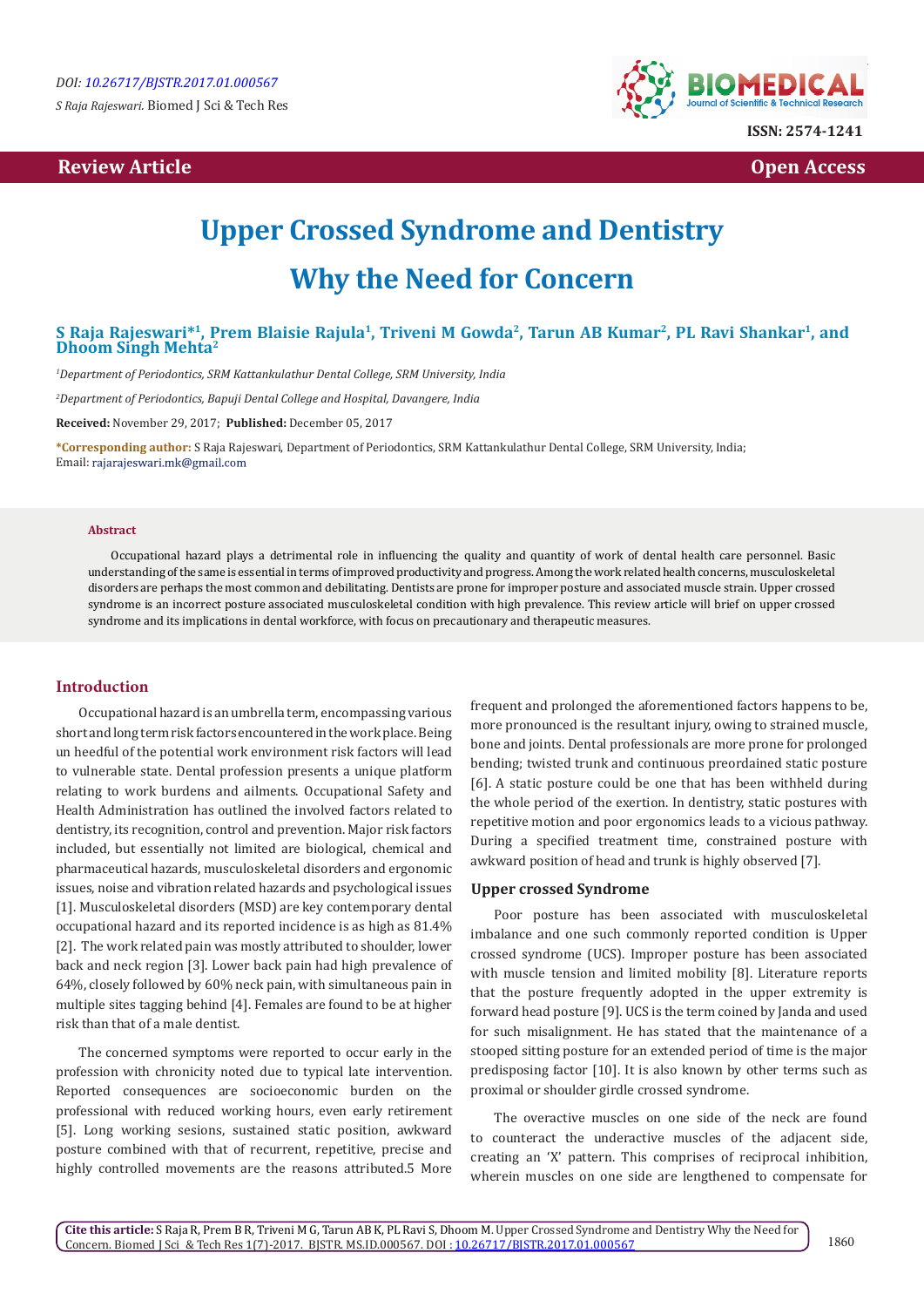the shortened, contracted muscle on the other side of the joint. With prolonged continued postural imbalance, the intensity of the muscular imbalance increases over time, creating a vicious cycle [10]. The resultant clinical presentation are the complaint of neck and shoulder pain, cervicogenic headache, hunched upper back and rounded shoulders [8]. Owing to the constrained dental clinical work field aka oral cavity, rapid, repetitive, controlled and/ or forceful movements in conjunction with sustained awkward posture, the dental personnel are highly predisposed to UCS [4]. As previously stated, in the literature ample epidemiological studies are published establishing the association of occupational factors and MSD in dentistry. A cross sectional study analysing 220 dental students has ascertained the tendency of increased tightness in the neck extensor and pectoral muscles in dentists [11]. This supports the hypothesis of heightened risk of the dental professionals for developing muscular imbalance and especially, UCS.

However the methodological difficulties are key predicament in generalising the prevalence of such muscular imbalance. Inconsistencies in study design, classification method, outcome variable and interpretation of the results has generated significant controversy in this field. Rapid upper limb assessment (RULA) is a standard method used to assess the ergonomic sitting posture [12]. The number of movements, static muscle force and work are the aspects evaluated in RULA. Muscular length test, muscular strength test, cervical range of motion, forward head posture measurement by craniovertebral analysis, rounded shoulder measure and kyphosis measure are some assessments that will outline the severity of the clinical entity presented [13]. Subsequent to identification of the UCS, proper corrective measures need to be undertaken to correct and limit the muscular imbalance. A recent study assessing 30 dentists with UCS were analysed in a eight week exercise program [14]. A 30 - 60 minutes workout was carried out, with exercises being selected on the basis of individual needs. Warm up, light exercises, special strength and resistance training was the aspects of the training program, with significant positive outcome.

In the upcoming dental profession, preventive program aimed at establishing the habit of improper posture development is critical in curbing this vicious pathological process. Rigorous stress and training on workplace posture maintenance should be stressed upon in dental educative system. Appropriate use of ergonomic instruments will also reduce the unnecessary muscle load. A concept known as 'Active physical movement' during treatment procedures has been advocated by many researchers. Changing posture at regular interval, taking micro breaks, using stretching exercises in between the procedure will potentially reduce the ill-effects of static posture. The stretching exercise is advocated especially in the opposite direction of the static and repetitive posture [15]. Regular work out and/or yoga seems to be beneficial from biomechanical view, but studies doesn't show consistent pattern in this regard [16]. Cultivation of healthier posture habits, early diagnosis and compensatory muscle stretching and relaxation exercises, especially in cervical region could prevent the incidence and severity of UCS.

#### **Conclusion**

Neck, a structurally delicate body segment tasks the huge burden of supporting the human head. Improper body posture inherent in dentistry, paves way for increased incidence of neck pain and UCS. Numerous suggestions are put forth for altering the assumption of awkward posture, including improved equipment ergonomics, favourable workspace up gradation, physical therapy and active life style adaptation. Early identification and prevention of UCS is crucial in preventing further degenerative changes and treating the musculoskeletal pain. Understanding how best to develop to awareness regarding prevention of UCS is a singular agenda of this research field still remaining. Modifying the dentists view on monotonous work, improving awareness of the posture embraced, positive ergonomic improvements perhaps be the cost effective and has long standing benefits.

#### **References**

- 1. [Occupational Safety and Health Administration \(2017\) Safety and](https://www.osha.gov/SLTC/dentistry/index.html) [Health Topics Dentistry, USA.](https://www.osha.gov/SLTC/dentistry/index.html)
- 2. [Isper Garbin AJ, Barreto Soares G, Moreira Arcieri R, Adas Saliba](https://www.ncbi.nlm.nih.gov/pubmed/28481371) [Garbin C \(2017\) Musculoskeletal disorders and perception of working](https://www.ncbi.nlm.nih.gov/pubmed/28481371) [conditions: A survey of Brazilian dentists in Sao Paulo. Int J Occup Med](https://www.ncbi.nlm.nih.gov/pubmed/28481371) [Environ Health 30\(3\): 367-377.](https://www.ncbi.nlm.nih.gov/pubmed/28481371)
- 3. [Morse T, Bruneau H, Dussetschleger J \(2010\) Musculoskeletal disorders](https://www.ncbi.nlm.nih.gov/pubmed/20448321) [of the neck and shoulder in the dental professions. Work 35\(4\): 419-429.](https://www.ncbi.nlm.nih.gov/pubmed/20448321)
- 4. [Shirzaei M, Mirzaei R, KhajeAlizade A, Mohammadi M \(2015\) Evaluation](https://www.ncbi.nlm.nih.gov/pubmed/26330941) [of ergonomic factors and postures that cause muscle pains in dentistry](https://www.ncbi.nlm.nih.gov/pubmed/26330941) [students bodies. J Clin Exp Dent 7\(3\): e414-e418.](https://www.ncbi.nlm.nih.gov/pubmed/26330941)
- 5. [Al-Shehri Z, Al Zoughool M \(2017\) Prevalence and risk factors of](https://www.ncbi.nlm.nih.gov/pubmed/28409663) [musculoskeletalvsymptoms among dental students and dental](https://www.ncbi.nlm.nih.gov/pubmed/28409663) [practitioners in Riyadh City Saudi Arabia. Arch Environ Occup Health](https://www.ncbi.nlm.nih.gov/pubmed/28409663) [14: 1-8.](https://www.ncbi.nlm.nih.gov/pubmed/28409663)
- 6. [Ohlendorf D, Erbe C, Nowak J, Daniela Ohlendorf, Christina Erbe, et al.](https://www.ncbi.nlm.nih.gov/pmc/articles/PMC5498999/) [\(2017\) Constrained posture in dentistry a kinematic analysis of dentists.](https://www.ncbi.nlm.nih.gov/pmc/articles/PMC5498999/) [BMC Musculoskeletal Disorders 18: 291.](https://www.ncbi.nlm.nih.gov/pmc/articles/PMC5498999/)
- 7. [Batham C, Yasobant S \(2016\) A risk assessment study on work-related](http://www.ijdr.in/article.asp?issn=0970-9290) [musculoskeletal disorders among dentists in Bhopal India. Indian J Dent](http://www.ijdr.in/article.asp?issn=0970-9290) [Res 27\(3\): 236-241.](http://www.ijdr.in/article.asp?issn=0970-9290)
- 8. [Moore MK \(2004\) Upper crossed syndrome and its relationship to](https://www.ncbi.nlm.nih.gov/pubmed/15319765) [cervicogenic headache. J Manipulative Physiol Ther 27\(6\): 414-420.](https://www.ncbi.nlm.nih.gov/pubmed/15319765)
- 9. [Yoo WG \(2013\) Effect of the neck retraction taping \(NRT\) on forward](https://www.ncbi.nlm.nih.gov/pmc/articles/PMC3804981/) [head posture and the upper trapezius muscle during computer work. J](https://www.ncbi.nlm.nih.gov/pmc/articles/PMC3804981/) [Phys Ther Sci 25: 581-582.](https://www.ncbi.nlm.nih.gov/pmc/articles/PMC3804981/)
- 10. [Janda MD \(2007\) Orthopedic physical assessment \(5](https://www.elsevier.com/books/orthopedic-physical-assessment/magee/978-0-7216-0571-5)<sup>th</sup> edn) St. Louis: [Sauders.](https://www.elsevier.com/books/orthopedic-physical-assessment/magee/978-0-7216-0571-5)
- 11. [Srijessadarak T, Sae-Lee D, Paungmali A, Mato L, Bumrerraj S, et al.](https://www.tci-thaijo.org/index.php/bulletinAMS/article/view/88218) [\(2017\) Investigations of upper crossed syndromes characteristics in](https://www.tci-thaijo.org/index.php/bulletinAMS/article/view/88218) [dental students. Journal of Associated Medical Sciences 50\(3\): 404-416.](https://www.tci-thaijo.org/index.php/bulletinAMS/article/view/88218)
- 12. [L. McAtamney, EN Corlett \(1993\) RULA: a survey method for the](https://www.ncbi.nlm.nih.gov/pubmed/15676903) [investigation of workrelated upper limb disorders Applied Ergonomics](https://www.ncbi.nlm.nih.gov/pubmed/15676903) [24\(2\): 91-99.](https://www.ncbi.nlm.nih.gov/pubmed/15676903)
- 13. [Seo-Yeung G, Hwangbo G, Lee Y \(2016\) Relationship between position](https://www.ncbi.nlm.nih.gov/pmc/articles/PMC4792986/) [sense and reposition errors according to the degree of upper crossed](https://www.ncbi.nlm.nih.gov/pmc/articles/PMC4792986/) [syndrome J Phys Ther Sci 28: 438-441.](https://www.ncbi.nlm.nih.gov/pmc/articles/PMC4792986/)
- 14. [Noroozi F, Rahnama N \(2017\) Effect of Eight Week Selected Corrective](http://ijssjournal.com/fulltext/paper-06052017070942.pdf) [Exercises Syndrome in Dentist. International Journal of Sport Studies](http://ijssjournal.com/fulltext/paper-06052017070942.pdf) [7\(1\): 37-43.](http://ijssjournal.com/fulltext/paper-06052017070942.pdf)